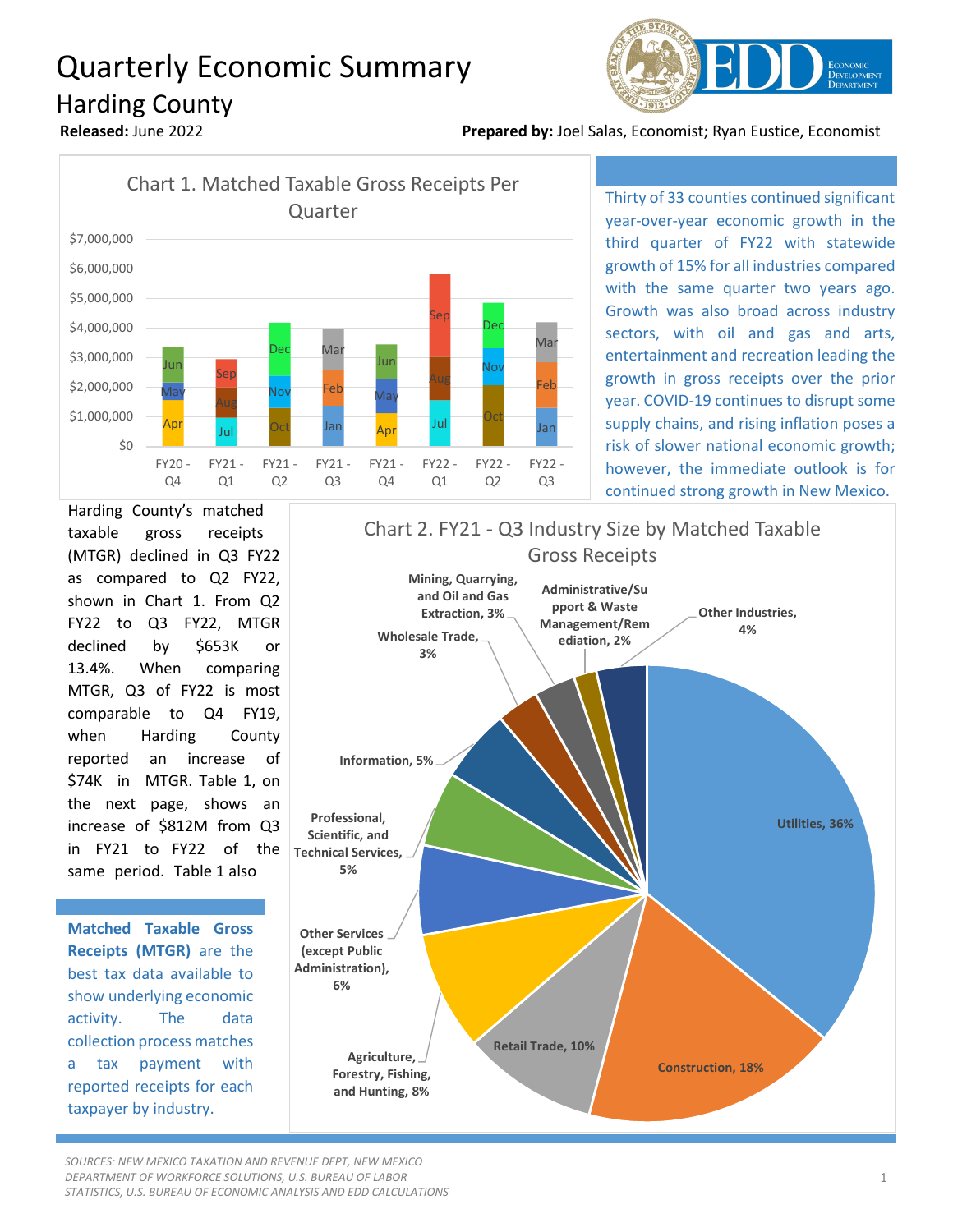## Quarterly Economic Summary Harding County



## **Table 1. FY22 - Q3 Matched Taxable Gross Receipts by Industry**

| <b>Industries</b>                                     | <b>FY22 - Q3</b>     | <b>YOY Growth</b> | YOY % Change | 2-Year % Change |        |
|-------------------------------------------------------|----------------------|-------------------|--------------|-----------------|--------|
| Accommodation and Food Services                       | \$<br>481,392,072 \$ | 108,844,412       | 29%          |                 | 30%    |
| Administrative/Support & Waste Management/Remediation | $162, 169, 030$ \$   | 48,109,510        | 42%          |                 | 71%    |
| Agriculture, Forestry, Fishing, and Hunting           | $2,246,068$ \$       | (3,639,776)       | $-62%$       |                 | $-36%$ |
| Arts, Entertainment, and Recreation                   | $50,318,730$ \$      | 28,215,550        | 128%         |                 | 61%    |
| Construction                                          | 541,710,932 \$       | (9,863,356)       | $-2%$        |                 | 9%     |
| <b>Educational Services</b>                           | 46,490,230 \$        | 6,060,788         | 15%          |                 | 27%    |
| Finance and Insurance                                 | 60,759,420 \$        | 6,829,983         | 13%          |                 | 42%    |
| <b>Health Care and Social Assistance</b>              | 462,323,196 \$       | 43,961,447        | 11%          |                 | 25%    |
| Information                                           | 187,373,962 \$       | 54,608,752        | 41%          |                 | $-19%$ |
| Management of Companies and Enterprises               | $10,136,500$ \$      | 6,867,125         | 210%         |                 | 102%   |
| Manufacturing                                         | 124,947,411 \$       | 35,910,173        | 40%          |                 | 59%    |
| Mining, Quarrying, and Oil and Gas Extraction         | $2,461,339$ \$       | 466,915           | 23%          |                 | 345%   |
| Other Services (except Public Administration)         | 442,439,918 \$       | 73,905,862        | 20%          |                 | 31%    |
| Professional, Scientific, and Technical Services      | 1,029,994,773 \$     | 60,595,373        | 6%           |                 | 13%    |
| <b>Public Administration</b>                          | $2,503,782$ \$       | (13,404,826)      | $-84%$       |                 | $-23%$ |
| Real Estate and Rental and Leasing                    | 127,289,847 \$       | 22,023,144        | 21%          |                 | 23%    |
| <b>Retail Trade</b>                                   | 1,417,320,891 \$     | 199,228,010       | 16%          |                 | 43%    |
| Transportation and Warehousing                        | 33,937,942 \$        | 2,951,242         | 10%          |                 | 10%    |
| Unclassified Establishments                           | $90,449,524$ \$      | 51,019,050        | 129%         |                 | 248%   |
| <b>Utilities</b>                                      | 221,309,331 \$       | 27,365,231        | 14%          |                 | 25%    |
| <b>Wholesale Trade</b>                                | $213,133,376$ \$     | 57,097,364        | 37%          |                 | 43%    |
| <b>All Industries</b>                                 | 5,717,770,465 \$     | 812,479,731       | 17%          |                 | 27%    |

shows 18 industries that reported a year-overyear (YOY) increase. The largest increase came from the retail trade industry, which posted an increase of \$199M or 16%. The largest decline came from the public administration industry which reported a YOY loss of \$13M or 84%.

Gross receipts tax (GRT) revenue collections decreased by \$6K, or 14.6%, from Q2 FY22 to Q3 FY22, shown in Chart 4. Over the last eight quarters, quarterly GRT collections have averaged \$38K, which is \$2K higher than the amount collected during Q3 FY22 (\$36K).



*SOURCES: NEW MEXICO TAXATION AND REVENUE DEPT, NEW MEXICO DEPARTMENT OF WORKFORCE SOLUTIONS, U.S. BUREAU OF LABOR STATISTICS, U.S. BUREAU OF ECONOMIC ANALYSIS AND EDD CALCULATIONS*